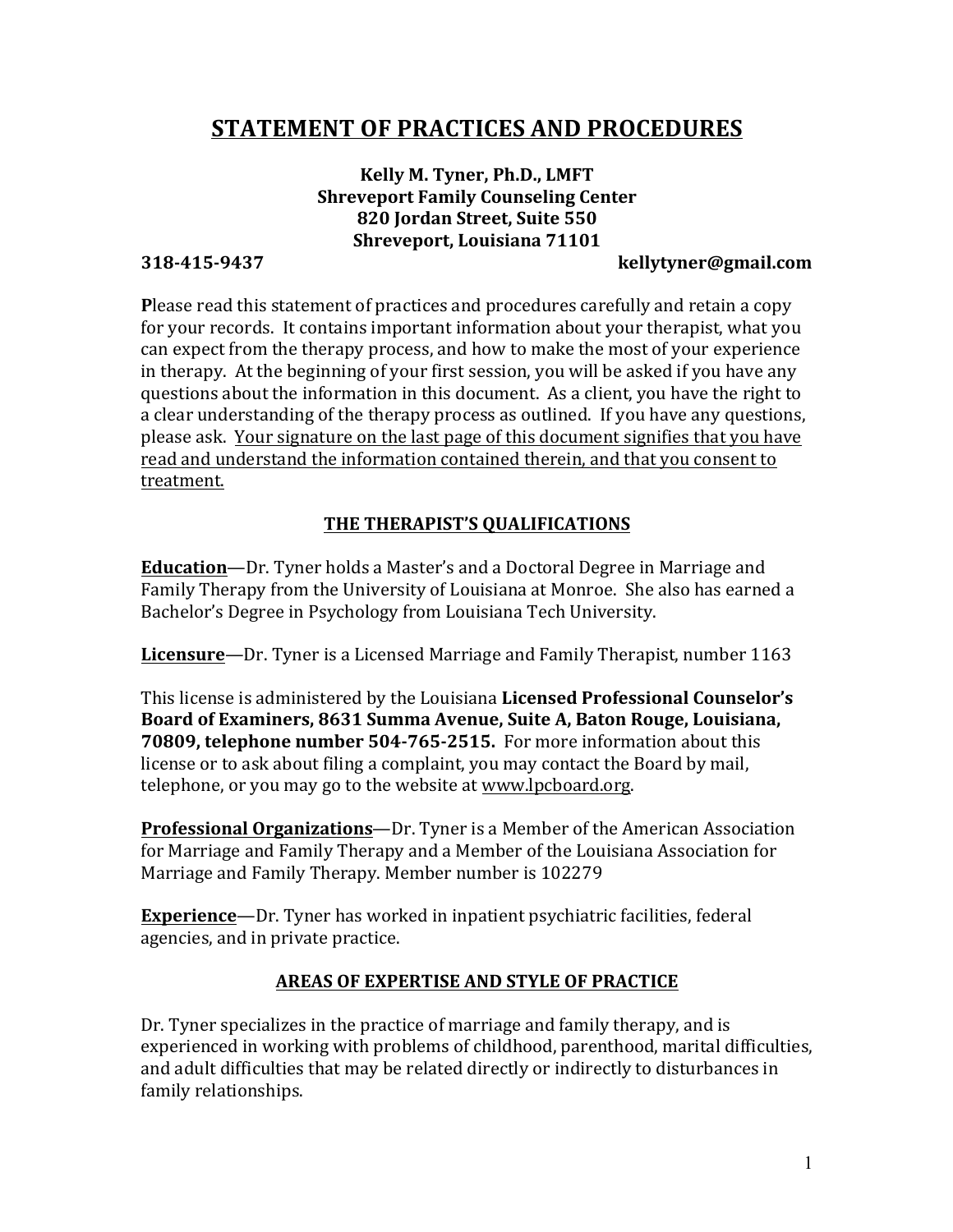Whether working with an individual, couple, or family, Dr. Tyner works from an ecosystemic perspective, which means that she accepts a client's immediate relationships and larger social context as being important factors in solving life's problems.

Specifically, Dr. Tyner works from a strategic orientation, which means that a welldefined plan for achieving identified goals or solving specified problems is developed in collaboration with the client. The emphasis in therapy is placed on assisting the client in finding workable solutions and accessing the resources necessary to enact those solutions in a time-limited framework. Therapy focuses on providing insight into the "historical roots" of problems only as it is absolutely necessary to the resolution of the problem as it finds expression in the "here-andnow." In many instances, problems are most efficiently solved without dwelling on "historical causes" at all.

#### **TYPES OF CLIENTS SERVED**

Dr. Tyner has experience working with elderly adults, adults, teenagers, and children of all ages. When working with teenagers and children, Dr. Tyner strongly prefers to work with the whole family. Unwillingness or inability of family members to participate in therapy may result in referral.

# **ETHICAL CODE OF CONDUCT/LEGAL REQUIREMENTS**

The quality and provision of psychotherapy or family/couples therapy is governed by state law and ethical guidelines. These laws and guidelines are designed to protect the consumer.

As a Licensed Martial and Family Therapist in Louisiana, Dr. Tyner is bound by law to adhere to the Code of Ethics for Licensed Marriage and Family Therapists. Copies of is code is available upon request.

**Confidentiality**—By law, Dr. Tyner is prohibited from releasing any information regarding your therapy to any third party without a signed release that reflects your informed consent. Electronically submitted or reproduced releases without an original signature (fax, e-mail attachment, photocopy) or verbal permission from the client to release information may be accepted, but **only** in the case of an emergency. 

**General Exceptions to Confidentiality**—There are certain conditions and circumstances that require confidentiality to be broken by the therapist. Specifically, it must be reported to appropriate authorities when:

1. The therapists has reasonable suspicion of child abuse, elder abuse, or the abuse of a mentally handicapped person.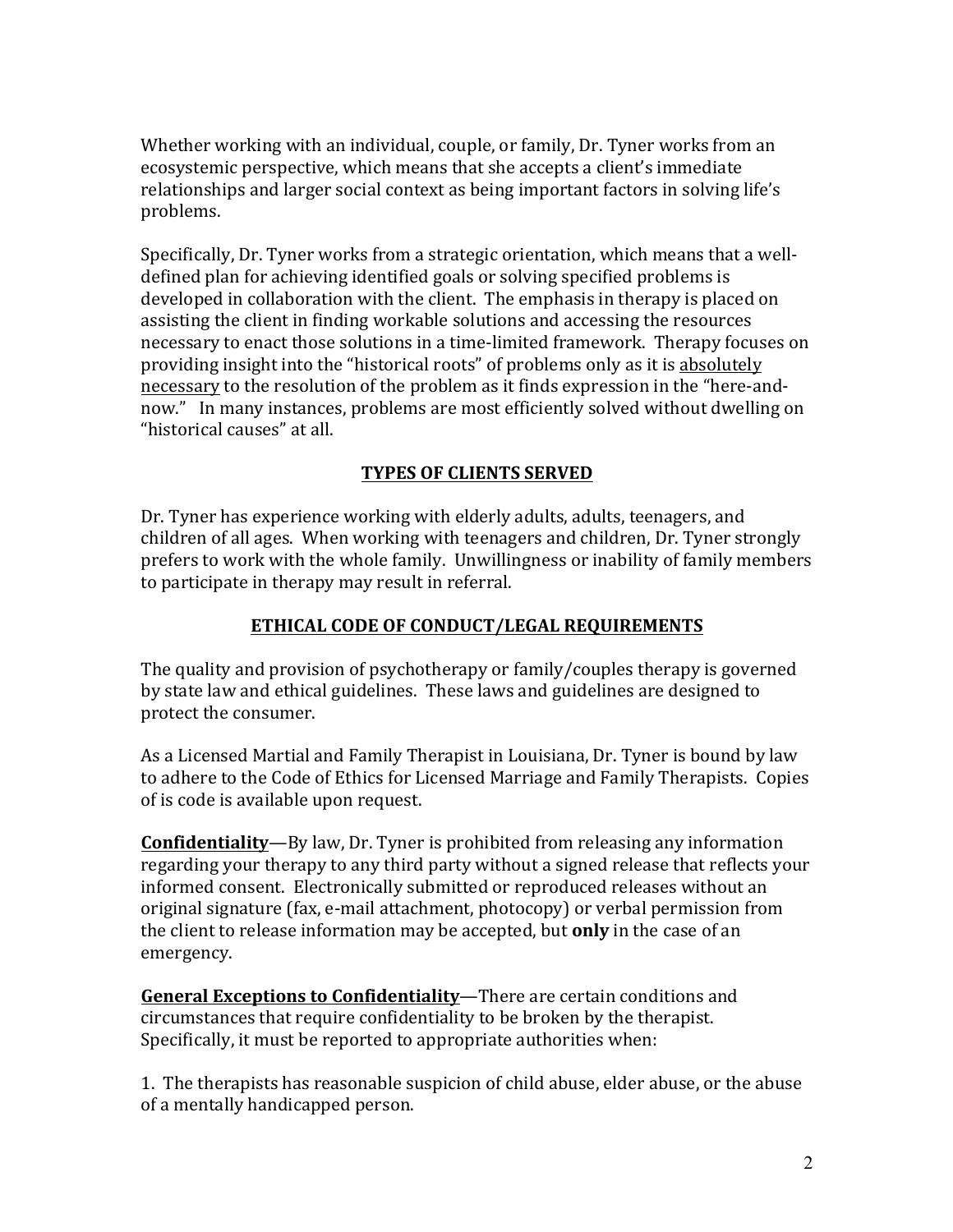2. The therapist is convinced that the client is indicating serious, imminent physical harm to himself/herself (suicide) or to some other specific person (homicide). In the latter case, the therapist has a duty to warn the individual who is being threatened and to contact the appropriate authorities.

#### **There are other circumstances that may limit the rule of confidentiality.** Certain types of litigation, such as child custody, may result in a court ordered release of information without your consent.

**Exceptions to Confidentiality When Using Insurance—If a client uses an HMO,** PPO, EAP, or other insurance plans to pay for services, he or she may have already signed a waiver of confidentiality with the providing company so that the therapist can submit claims or reports for the purpose of reimbursement. If the client did not sign such a waiver, the right of the insurance provider to have access to information that would otherwise be privileged may be implied in the consumer/provider agreement. In any event, signing this document will authorize the therapist to submit necessary information about your case to your health care insurer for the purpose of reimbursement. If you have questions about the policies and procedures of your health care insurer in regard to confidentiality, please check with them directly. 

Please note that health care insurers may require or allow the transmission of information electronically (fax, e-mail attachment, through a web site, or verbally by phone) through systems that may not be secure. Further, the therapist cannot be responsible for the treatment of confidential information by the health care insurer after it has been transmitted or submitted. Note that some health care insurers may sell or otherwise provide information to other insurers or third parties without the permission of the client or therapist.

**Clinical Situations that Affect Confidentiality**—Special clinical situations may exist that require informed consent of the client in order for information to be released. For example, in couple, family, or group therapy, information cannot be released to a party outside the treatment context about any certain individual without the written consent of all parties being treated. Information shared by individuals in a private session where other family members are not present must be held in confidence (except for the mandated exceptions already noted) unless that individual signs a release of information. Note, however, that maintaining confidentiality for individual sessions during couples or family therapy could impede or even prevent a positive outcome to therapy and could result in referral.

While the therapist himself is bound by confidentiality in a marital, family, or group setting as described above, the therapist cannot be responsible for information shared by family or group members with others outside the treatment context.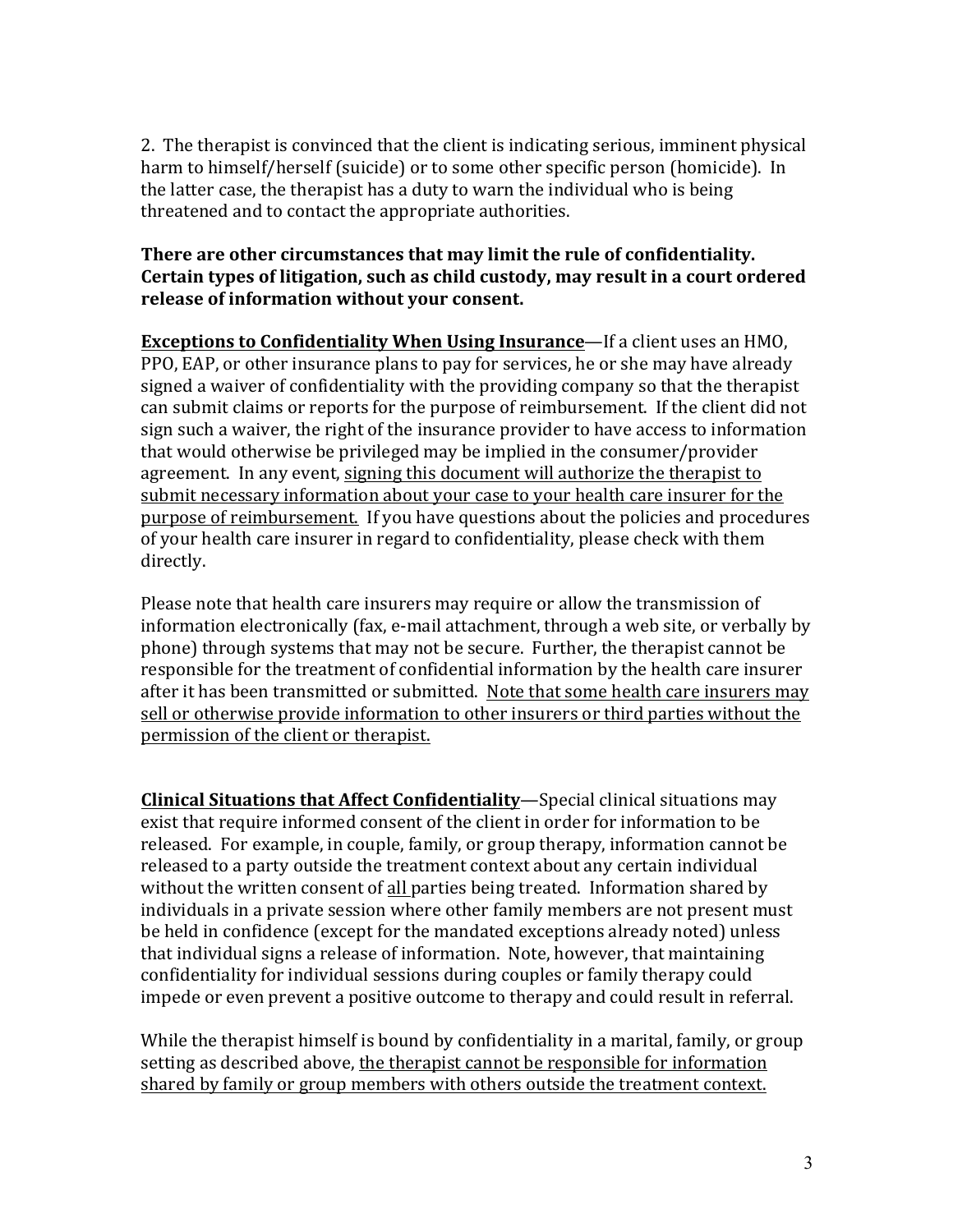**Electronic Transmission of Data—The therapist cannot control and is not** responsible for the unauthorized interception of data by a third party when it is being transmitted electronically by cell phone, wireless phone, e-mail, fax, or other electronic device. The client does this at his or her own risk.

**Note to Military Clients**—Utilizing your Tri-care coverage may result in the forfeiture of your right to confidentiality if you maintain a security clearance. Further, utilizing your coverage could threaten your security or task status. To discuss how this may be avoided while receiving counseling services, check with Dr. Tyner before signing this document.

# **THE CLIENT—THERAPIST RELATIONSHIP**

**Therapist Responsibility—It** is the responsibility of the therapist to provide quality services that fall in delivery and scope within the legal and ethical guidelines referred to above, to provide clear and complete information about his clinical practices and procedures so that the client can provide informed consent to treatment, and, as is within his reasonable ability, to provide a safe, trusting context for the therapy process.

**Client Responsibility**—The client is responsible for acquainting himself/herself with basic information regarding office practices and procedures as explained in this document. In addition, client responsibilities include:

1. Prearranging any authorization with his/her insurance provider or HMO (if the client plans to file a claim) and presenting any authorization or claim numbers to the secretary before the first session.

2. Presenting to the secretary before the first session any material necessary to filing HMO or insurance claims, such as Insurance Coverage Card or Military ID Card.

3. Filling out the intake form provided completely and accurately, including current medications. 

4. Keeping agreed-upon appointment times consistently and promptly.<sup>1</sup>

5. Informing the therapist of any change in status, such as address or telephone number.

6. Informing the therapist of a clinical relationship with any other mental health professional while therapy with Dr. Tyner is on-going so that provisions can be made to avoid any ethical or therapeutic conflict.

<sup>&</sup>lt;sup>1\*</sup> Note that appointments that not cancelled within twenty-four hours may be subject to fee.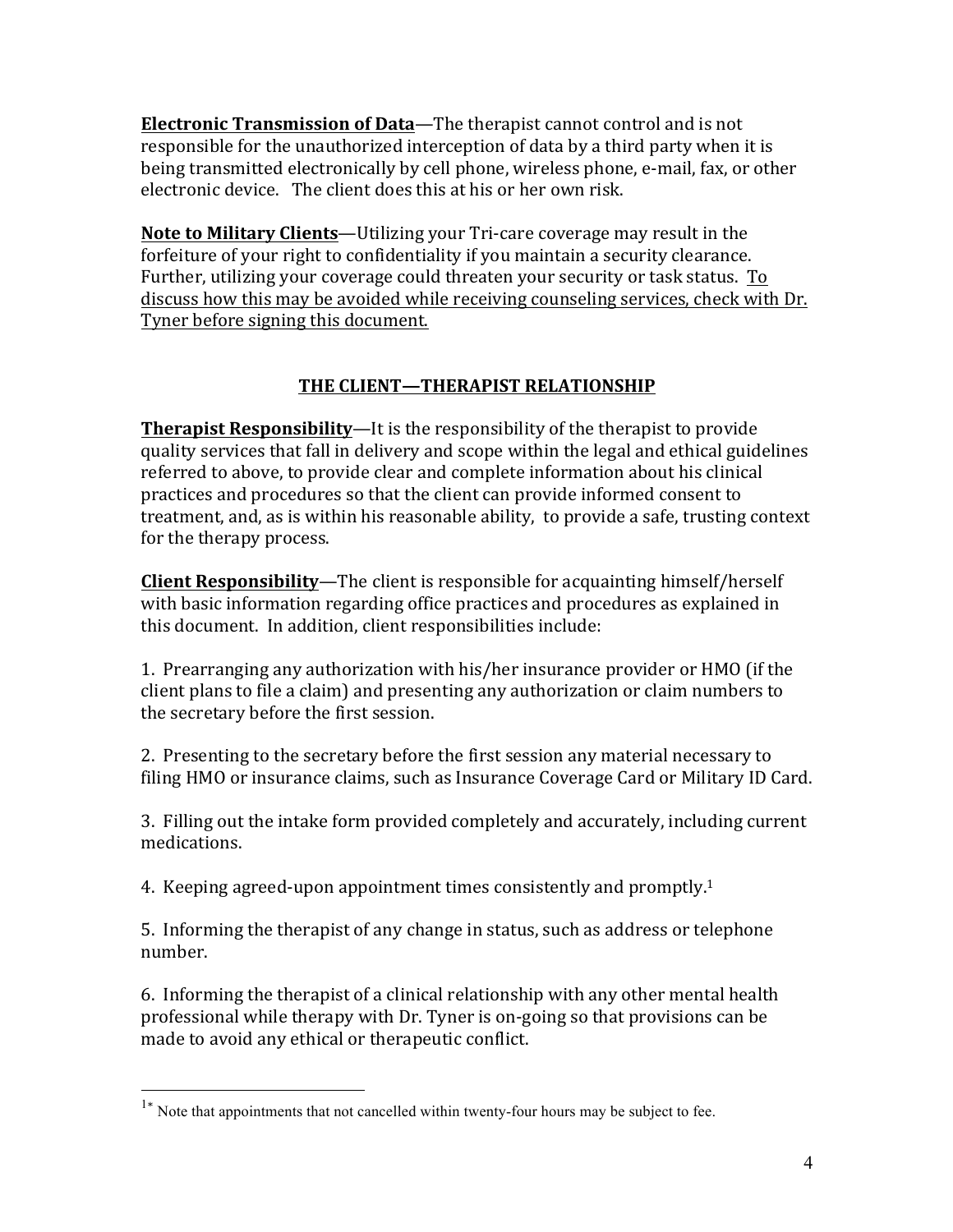Ethics dictate that clients make their own decisions about such things as deciding to marry, separate, divorce, reconcile, or setting up child custody. The therapist will help the client think through possible options and potential consequences, but ethics disallow the therapist from offering advice to the client in making specific decisions. 

It is strongly suggested that clients undergo a routine physical as a prelude to therapy if there has been no physical in the past year. Many emotional or psychological difficulties can be the result of some physical problem.

### WHAT TO EXPECT

Therapy sessions are typically fifty  $(50)$  minutes to one hour in length. The first session is usually spent in gathering information about the history and on-going character of the problem(s) that the client wishes to work on in therapy.

Sessions thereafter are usually scheduled one time a week, and are devoted to establishing mutually agreed upon goals for therapy and developing strategies to meet those goals. The length of the therapy process depends on the nature and severity of the presenting problem. However, most problems are successfully resolved in eight  $(8)$  to ten  $(10)$  sessions.

At the end of sessions, "homework" may be assigned to the client. **This homework is important to the therapy process; therefore, clients are strongly encouraged** to complete these assignments to maximize the effectiveness and the **efficiency of their counseling experience.**

# **ROUTINE BUSINESS PROCEDURES/PRACTICES**

**Office Hours**—Dr. Tyner schedules client sessions on Fridays and Saturdays. Occasionally, week day times will be available.

A secretary is on duty from 9:15 am until 5:00 pm Monday through Thursday, and 9:15 am until 2:00 pm on Friday. If the secretary is not on duty or away from her desk, or if all lines are busy, an answering machine will automatically take calls.

The office may be closed for certain holidays or special events.

**Making/Breaking Appointments—Sessions are by appointment only. Session** availability is limited. Typically, appointments are made with Dr. Tyner after each session. However, appointments can be made, changed, or cancelled by phone or in person with the secretary during her office hours as stated above or with Dr. Tyner directly. Note that an appointment cancelled or changed with less than 24 hours notice may result in a full charge for that session. Also note that excessive "noshows", cancellations, or reschedules on the part of the client could result in referral.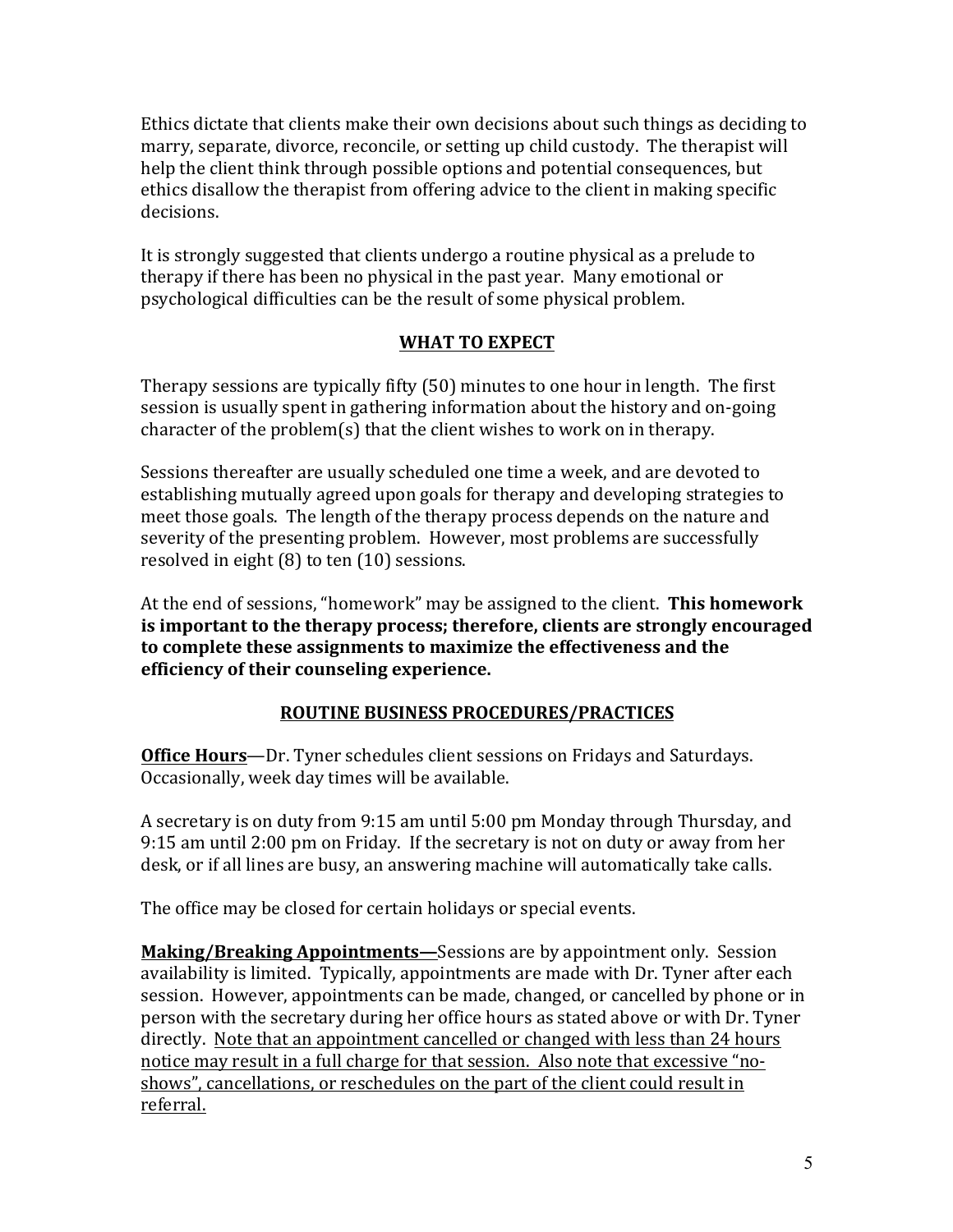**<u>Standard Fees</u>—Dr. Tyner's fee for a fifty (50) minute therapy session is \$100.00**. Sessions of greater length are subject to additional charge. Full payment for services rendered is expected after each session. Inability to pay full fee or nonpayment of fees may result in referral.

**Health Care Coverage**—If the client has a traditional health insurance policy that covers services provided by an LMFT, then information will be provided to the client to file a claim for reimbursement. This information, called a "superbill", is provided to all clients and also acts as a receipt of payment and reminder of the date and time of the next appointment.

Note that Dr. Tyner does not accept all health coverage plans, even though they may cover her services.

When filing for reimbursement, the client is still responsible for payment at the time services are rendered. The client is responsible for any fees not covered by a traditional insurance policy.

If the client has coverage provided by an HMO, PPO, or EAP, then the therapist may be responsible for filing a claim. In many cases, however, the client must pay a copay. This co-pay is due at the close of each session.

**Fees for Court Appearances, Depositions, Documentation—If compelled to** appear in court, time used to prepare for, travel to, and appear in court will be charged at the rate of \$200 an hour. Additional fees will be charged for duplication and/or submission of documentation, such as case notes or existing reports, at the rate of \$10.00 per page.

Dr. Tyner charges an initial \$1000 retainer for court appearances payable at the time a subpoena is received. When the retainer has been used up, the client will be billed another \$1000 to retain Dr. Tyner's services, if necessary. Portions of the retainer are refundable at Dr. Tyner's discretion. Dr. Tyner bills \$700 dollars for a deposition, payable at the time the subpoena is received.

A simple report to be submitted to the Court that is not part of a deposition or court appearance is billed at a flat fee of \$300 per submission, payable at the time of request or subpoena.

**Routine Reports and Documentation**—Routine reports for purposes other than court can be provided at the client's request upon receipt of a signed waiver. A flat fee of \$150 dollars is charged for routine reports. Routine documentation may also be provided upon the client's request and upon receipt of a signed waiver. If such documentation is ten  $(10)$  pages or less, there is no fee. For eleven  $(11)$  or more pages, the fee is \$10 a page.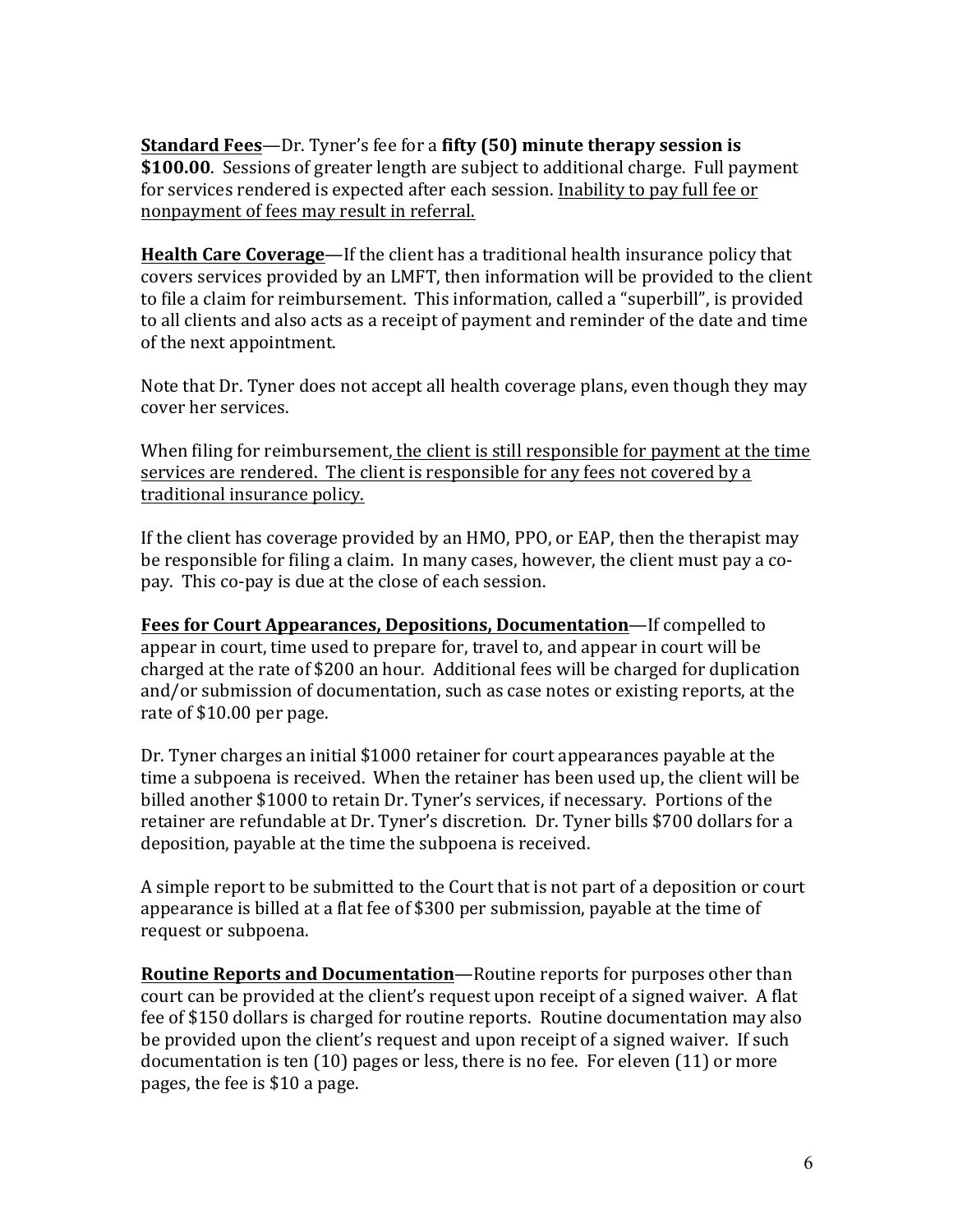As the result of special arrangement, a fee may be charged for telephone contact at the rate of \$1.50 a minute.

**Routine Telephone Contact**—Dr. Tyner prioritizes her face-to-face consultation with her clients and does not take phone calls while she is in session. Her time to return phone calls is limited. Dr. Tyner will return calls in the order in which they are received and as time allows.

There is typically no charge for routine telephone contact. However, Dr. Tyner reserves the right to bill for telephone calls of over ten minutes or that become more frequent than one time a week at the rate of  $$1.50$  a minute.

#### **POTENTIAL RISKS**

As a client works to make changes through participation in marital or family therapy, relationships with other individuals in the client's social system who may not benefit from those changes may resist change. Further, changes in relationship patterns that may result from family therapy may produce unpredicted and/or adverse responses from other people in the client's social system.

Research suggests that working on marital issues in therapy with only one spouse can have a detrimental effect on the quality of the marriage and can lead to dissolution of the marriage.

As the result of mental health counseling, a client may realize that he/she has additional issues which may not have surfaced prior to the formation of the counseling relationship.

#### **IN CASE OF EMERGENCY**

When an emergency arises and an immediate emergency response is required, clients are instructed to call the Willis-Knighton Behavioral Medicine Unit located at 2510 Bert-Kouns Industrial Loop in Shreveport, telephone number 318-212-5200. Emergency services are available twenty-four hours a day, seven days a week.